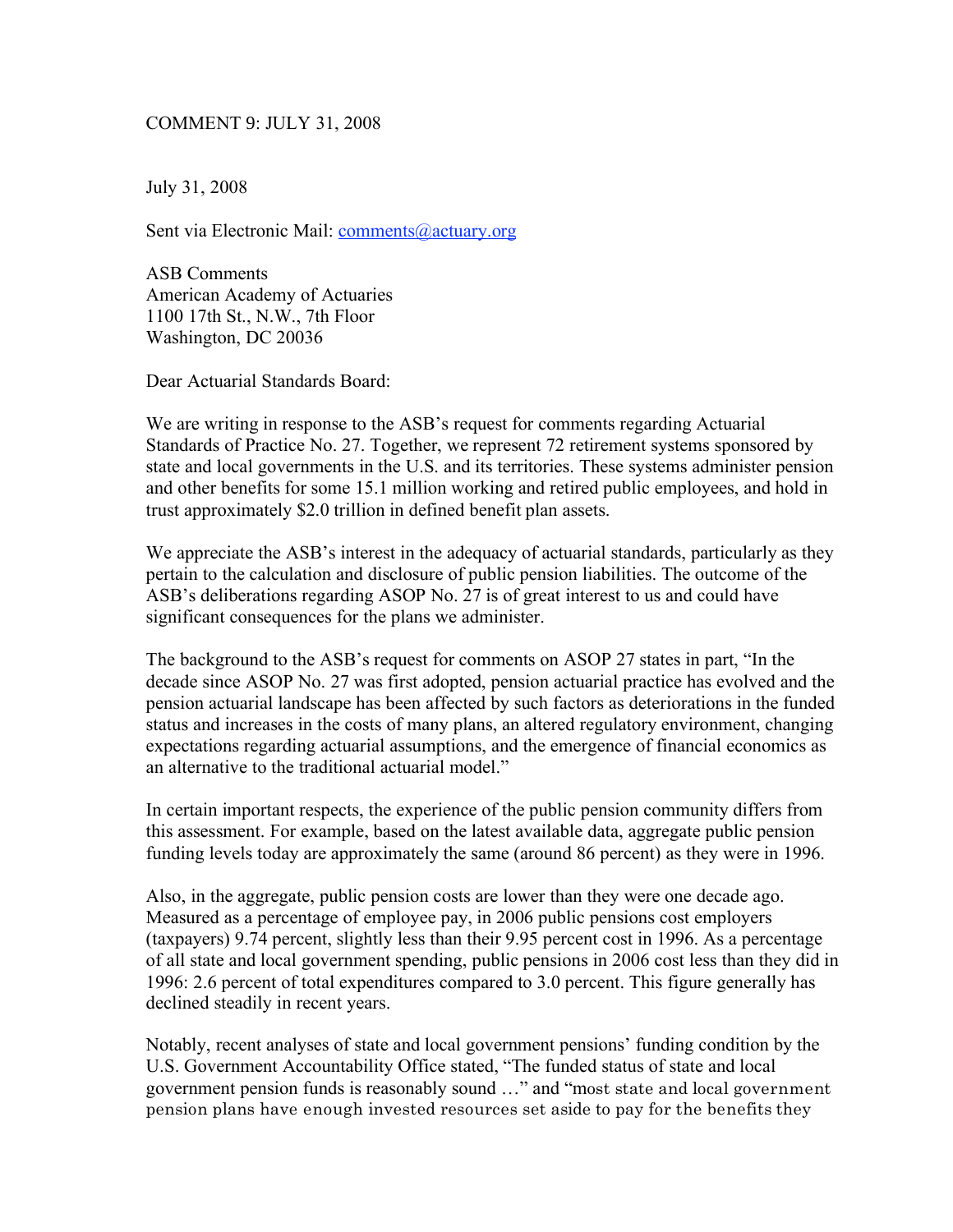are scheduled to pay over the next several decades …" GAO also stated that these plans would need slightly higher contributions—less than one-half of one percent—"to achieve healthy funding on an ongoing basis."

With regard to an altered regulatory environment, regulation of state and local government pensions occurs almost exclusively among state and local governments, and revisions to their regulatory arrangements varies widely from one state to another. We believe that the absence of a single, one-size-fits-all regulatory structure is a major factor contributing to the ongoing success that public pensions continue to enjoy. Public pension regulation and administration embodies the spirit of states as "laboratories of democracy," in which individual states can experiment and innovate, allowing others to learn from their experience.

With respect to changing expectations regarding actuarial assumptions, we believe the existing ASOP 27 standard, which permits actuaries to select a range of economic assumptions and to identify a single point within that range, continues to serve as an effective model. We believe this standard provides actuaries with the flexibility needed to respond to changing economic circumstances and expectations.

As to the reference to the emergence of financial economics as an alternative to the traditional actuarial model, we believe that financial economics is based on a corporate finance model that does not have practical application to public sector pension plans. In particular, we believe the financial economics principle of a market value of liabilities is illsuited to public sector pension plans.

By requiring calculation of liabilities on the basis of a risk-free investment portfolio, accrued benefit obligation, and mark-to-market accounting, MVL represents a termination liability. This contradicts the nature of public pension plans and their sponsors as going-concerns. Termination of public pension plans is extremely rare, and their benefits generally are guaranteed by state constitutional and statutory provisions or case law.

Disclosure of pension liabilities must provide information that is meaningful and useful to stakeholders. For public pensions, those stakeholders include public employers and policymakers, public employees, creditors and potential creditors of governments, and taxpayers. Changes in the nature or amount of information currently disclosed under existing governmental accounting and financial reporting standards should enhance the overall value of such disclosures to these users.

We believe that MVL not only fails to offer such an improvement, but could actually provide a distorted view of plan funding that would confuse and mislead rather than inform and enlighten stakeholders.

We note that the requirement that corporate pensions calculate and disclose their MVL has resulted in significantly greater volatility in their funding levels and required contributions, and that many corporate pension plans have been frozen or terminated in the years since this requirement was established. Although other factors may have played a role in the decline in corporate pension coverage, we believe that the MVL requirement also was a factor. As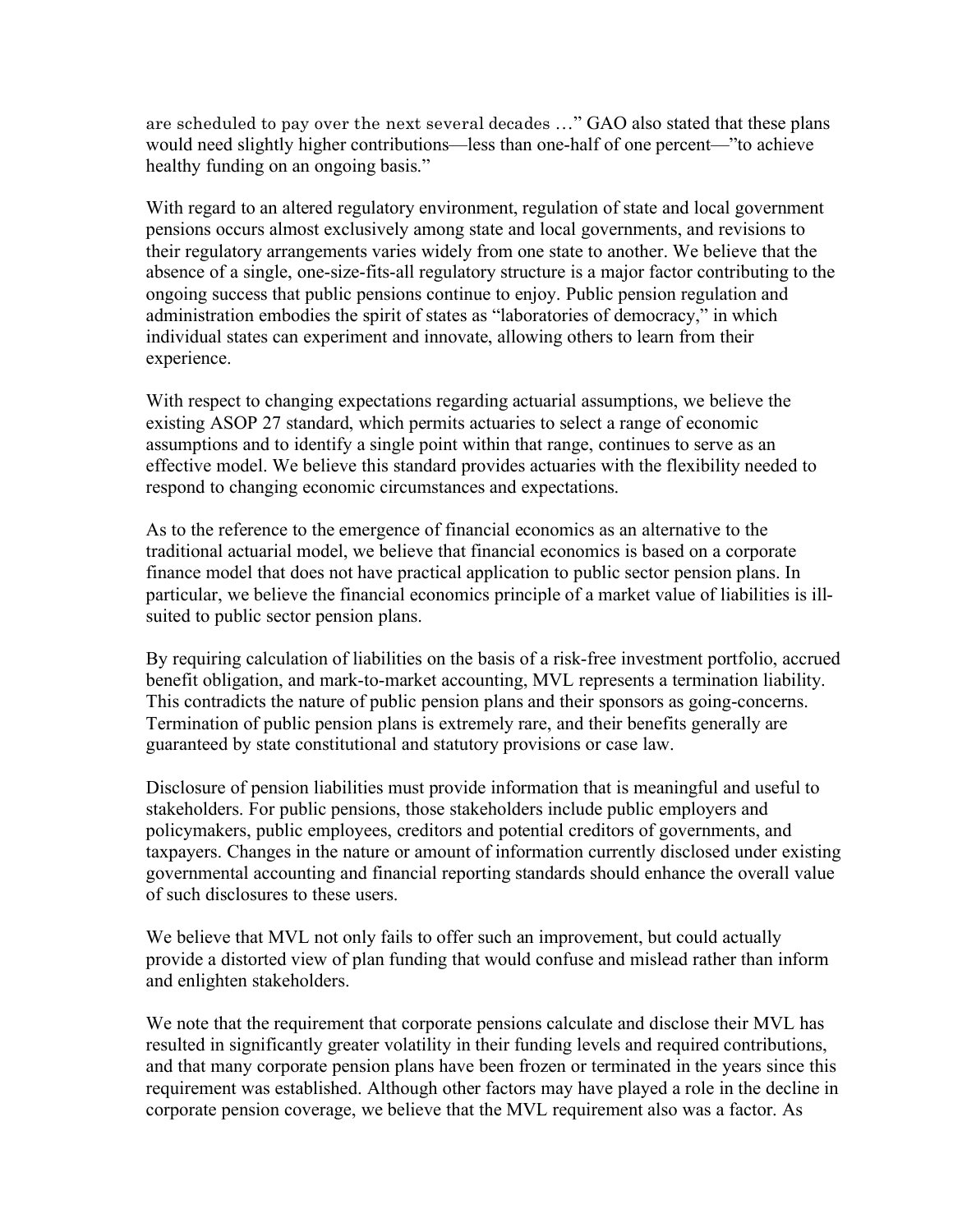professionals responsible for administering pension benefits for employees of state and local government, we have a responsibility to guard against factors that could produce a similar result among public plans.

This is not to say that changes to current actuarial standards should not be considered. Governments and their operating environment are not static; the manner in which the need for public accountability is satisfied must therefore be capable of reflecting such an everchanging landscape. This evolution in standards, however, should continue to respect the unique nature of government and the differing needs of the users of governmental financial reports as compared to other business enterprises, such as corporations, and their stakeholders.

MVL disclosure fails in this regard. We believe the application of the MVL approach to governmental plans would be harmful for the following reasons:

- It could lead to the disclosure of plan costs and liabilities that do not accurately represent the dynamics and unique operating environment of governmental plans and are therefore unnecessarily high;
- It could lead to the application of investment approaches that would unnecessarily limit the asset allocation and investments returns that can be earned by plans; and
- It would create confusion among decisions-makers, taxpayers, and the media about the funded levels of public pension plans, potentially leading to their disuse or abandonment.

Governmental accounting and financial reporting standards should continue to reflect the important and fundamental differences, particularly in long-term sustainability and benefit protections, between State and local governments and private sector employers and the pension plans they sponsor. We reiterate our belief that financial reporting models applicable to terminable private sector corporations and their pension plans that require the reporting of MVL are inappropriate for governments and are inconsistent with the nature and purpose of public retirement systems. We urge the ASB to reject standards for public pension plans that are based on financial economics, particularly standards that require calculation or disclosure of an MVL.

Thank you for your consideration.

Sincerely,

| David Bronner, Ph.D., | <b>Chief Executive</b>             |                                                     |
|-----------------------|------------------------------------|-----------------------------------------------------|
| J.D.                  | Officer                            | Retirement Systems of Alabama                       |
| Gail H. Stone         | Executive Director                 | Arkansas Public Employees Retirement System         |
| Paul Doane            | <b>Executive Director</b>          | Arkansas Teachers Retirement System                 |
| James M. Hacking      | Administrator                      | Arizona Public Safety Personnel Retirement System   |
| Paul Matson           | Director<br><b>Chief Executive</b> | Arizona State Retirement System                     |
| Gregg Rademacher      | Officer<br><b>Chief Executive</b>  | Los Angeles County Employees Retirement Association |
| Jack Ehnes            | Officer                            | California State Teachers Retirement System         |
| Ken Marzion           | Acting CEO                         | California Public Employees Retirement System       |
| <b>Robert Morris</b>  | <b>Chief Executive</b>             | Colorado Fire and Police Pension Association        |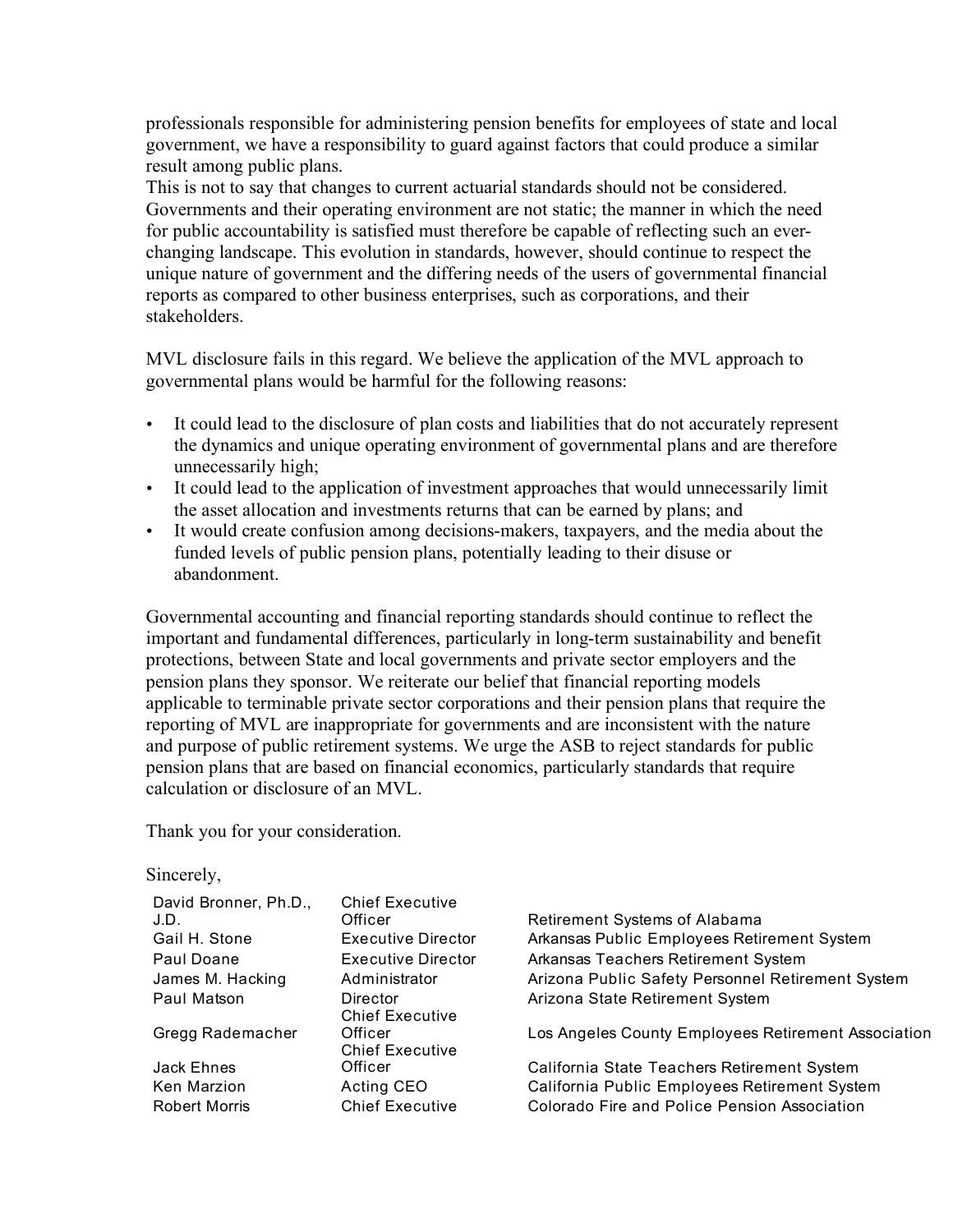Sarabeth Snuggs

Donna Mueller

Kevin Huber Executive Director

Anne M. Wagner

William R. Schwartz Executive Secretary

Fay Kopp

**Officer** 

State Retirement Chief Executive

Chief Executive<br>Officer

Deputy Executive

Meredith Williams Executive Director Colorado Public Employees Retirement Association Darlene Perez Administrator Connecticut Teachers Retirement Board Eric Stanchfield Executive Director District of Columbia Retirement Board David C. Craik **Administrator** Delaware Public Employees Retirement System

Director Florida Retirement System Jeffrey L. Ezell Executive Director Georgia Teachers Retirement System Paula M. Blas Director Government of Guam Retirement Fund David Shimabukuro Administrator Hawaii Employees Retirement System

Officer **Iowa Public Employees Retirement System** Alan H. Winkle **Executive Director** Idaho Public Employee Retirement System Chicago Public School Teachers Pension and Retirement Fund Dan M. Slack **Executive Director** State Universities Retirement System of Illinois Louis W. Kosiba Executive Director Illinois Municipal Retirement Fund Jon Bauman Executive Director Illinois Teachers Retirement System Glenn Deck Executive Director Kansas Public Employees Retirement System Mike Burnside Executive Director Kentucky Retirement Systems Gary L. Harbin **Executive Secretary** Kentucky Teachers Retirement System Cynthia Rougeou Executive Director Louisiana State Employees Retirement System Nicola Favorito Executive Director Massachusetts State Employees' Retirement System Joan Schloss Executive Director Massachusetts Teachers Retirement Board R. Dean Kenderdine Executive Director Maryland State Retirement and Pension System

Municipal Employees' Retirement System of Michigan David Bergstrom Executive Director Minnesota State Retirement System Mary Most Vanek Executive Director Minnesota Public Employees Retirement Association Laurie Hacking Executive Director Minnesota Teachers Retirement Association Thomas Mann Executive Director Kansas City Public School Retirement System Susie Dahl Executive Director MoDOT & Patrol Employees' Retirement System Missouri Local Government Employees Retirement System

Gary Findlay Executive Director Missouri State Employees Retirement System M. Steve Yoakum Executive Director Missouri Public Schools Retirement System Pat Robertson Executive Director Mississippi Public Employees Retirement System David L. Senn Executive Director Montana Teachers Retirement System Roxanne Minnehan Executive Director Montana Public Employees Retirement Board Michael Williamson Director North Carolina Retirement Systems

Director North Dakota Retirement & Investment Office Sparb Collins Executive Director North Dakota Public Employees Retirement System Michael W. Smith Executive Director Omaha School Employees Retirement System Phyllis Chambers Executive Director Nebraska Retirement Systems Frederick J. Beaver Director New Jersey Division of Pension and Benefits Terry Slattery, CEBS Executive Director New Mexico Public Employees Retirement Association Dana Bilyeu Executive Officer Nevada Public Employees Retirement System Nelson Serrano Executive Director New York City Teachers Retirement System Thomas K. Lee Executive Director New York State Teachers Retirement System William J. Estabrook Executive Director Ohio Police & Fire Pension Fund James R. Winfree Executive Director Ohio School Employees Retirement System